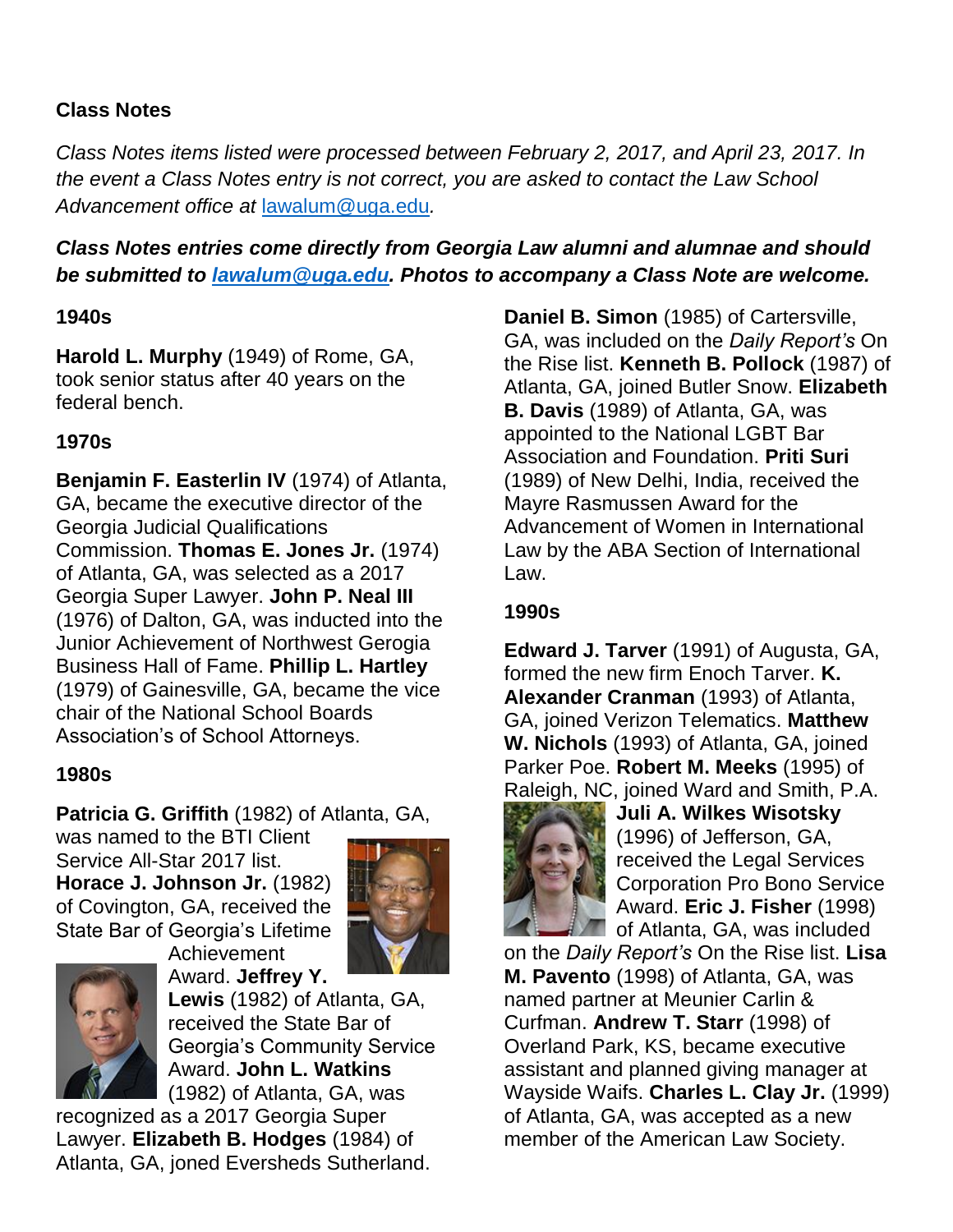#### **2000s**

**Frank D. LoMonte** (2000) of Washington, D.C., was named the new executive director for the Brechner Center at the

University of Florida. **Rebecca Crumrine Rieder** (2001) of Atlanta, GA, was included in *Georgia Trend's* annual Legal Elite listing, was recognized as a Georgia "Super Lawyer" by *Atlanta Magazine*, was



included in *Atlanta Magazine's* Georgia Super Lawyers "Top 50" Women, and recognized in *Atlanta Magazine's* Georgia Super Lawyers "Top 100" list. **Ashoo K. Sharma** (2001) of Atlanta, GA, received the the *Daily Report's* GC Impact Award. **Kelly D. Kautz** (2002) of Snellville, GA, was selected to join the University of Georgia Alumni Association's leadership council, Women of UGA. **L. Bartlett Newman IV**  (2003) of Marietta, GA, was included as a presenter for the upcoming TEDxUGA 2017 event. **W. Ryan Teague** (2003) of Atlanta, GA, joined Robbins Ross Allow Belinfante Littlefield as a partner.



**Amitabha Bose** (2004) of Arlington, VA, joined HNTB as associate vice president and mid-Atlantic transit and rail director. **Geniece D. Granville**

(2004) of Columbus, GA, was promoted to vice president and general manager of Davis Broadcasting. **Clete D. Johnson** (2004) of Washington, D.C., joined the Center for Strategic and International Studes (CSIS) Technology Policy Program as a non-resident senior fellow. **Anisa I. Abdullahi** (2006) of Atlanta, GA, was included on the *Daily Report's* On the Rise list.

**Wilson G. Barmeyer** (2006) of Washington, D.C., was recognized as a top author as part of JD Supra's Readers' Choice Awards regarding for the publication *Class Action* 



## *Report: 2010-2015*. **Amanda E. Clay** (2006) of Tampa, FL, joined Shumaker

Loop & Kendrick as an associate. **Sean M. Ditzel** (2006) of Atlanta, GA, formed the law firm Abernathy Ditzel. **Andrew J. Tuck** (2006) of Atlanta, GA, was included on

the *Daily Report's* On the Rise list. **Enjolique D. Aytch** (2007) of Fort Lauderdale, FL, was promoted to litigation partner at Akerman LLP and was selected to participate in the 2017 Fellows Program of





the Leadership Council on Legal Diversity. **Anuj Desai** (2007) of Atlanta, GA, was included on the *Daily Report's* On the Rise list. **Amy Hsiao** (2007) of Atlanta, GA, joined the Sladkus Law Group as a partner. **Christopher E. Maxwell III** (2007) of Atlanta, GA, was included on the *Daily Report's* On the Rise list. **Rebecca M. Thornhill** (2008) of Chattanooga, TN, joined Miller & Martin. **Keishe** 

**O. Coleman** (2009) of Atlanta, GA, joined McGuireWoods. **John W. Hackney** (2009) of Atlanta, GA, was promoted to shareholder at Chamberlain Hrdlicka.



### **2010–2016**

**A. Brooke Bowen** (2010) of Atlanta, GA, was selected to join the University of Georgia Alumni Association leadership's council, Women of UGA. **Robert F. Mikell**  (2010) of Statesboro, GA, received the Georgia Southern College of Liberal Arts and Sciences Alumni Award.

**Michael T. Rafi** (2011) of Atlanta, GA, was selected as a 2017 Georgia Rising Star by *Super Lawyers* and *Atlanta Magazine* and was included in *Georgia Trend's* annual Legal



Elite listing. **Christopher R. Breault** (2012)